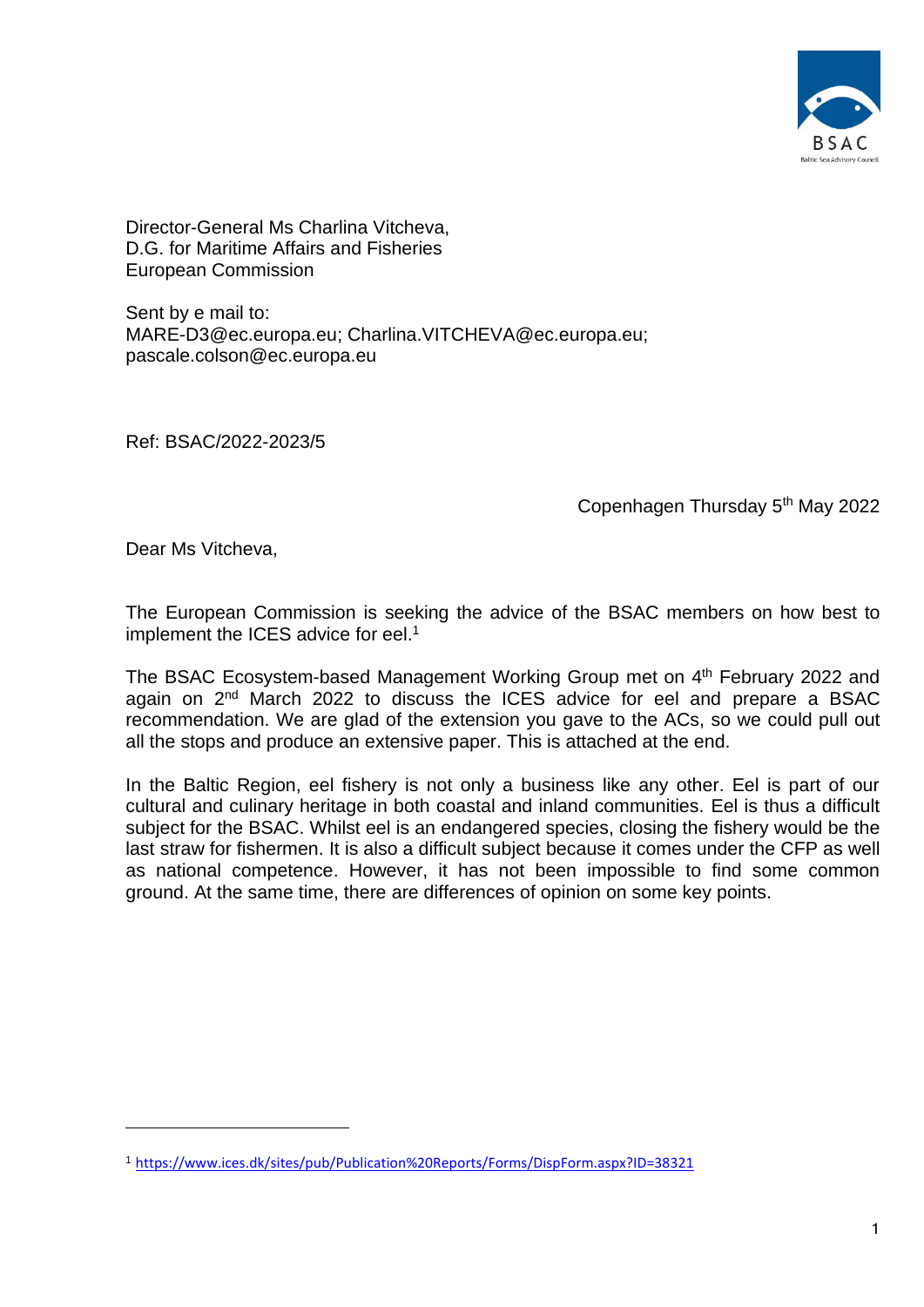

The BSAC hopes that the Commission and Member States can and will make use of the input.

We also hope that whatever decisions are taken, they put equal pressure on Member States to do more upstream and manage fisheries in internal waters, compared to actions that may be considered in marine and coastal waters.

Kind regards,

 $262$  Sope

Esben Sverdrup-Jensen BSAC Executive Committee Chair

Copy to: BALTFISH Member States, Fisheries Council of the European Community, European Parliament, European Fisheries Control Agency, ICES and HELCOM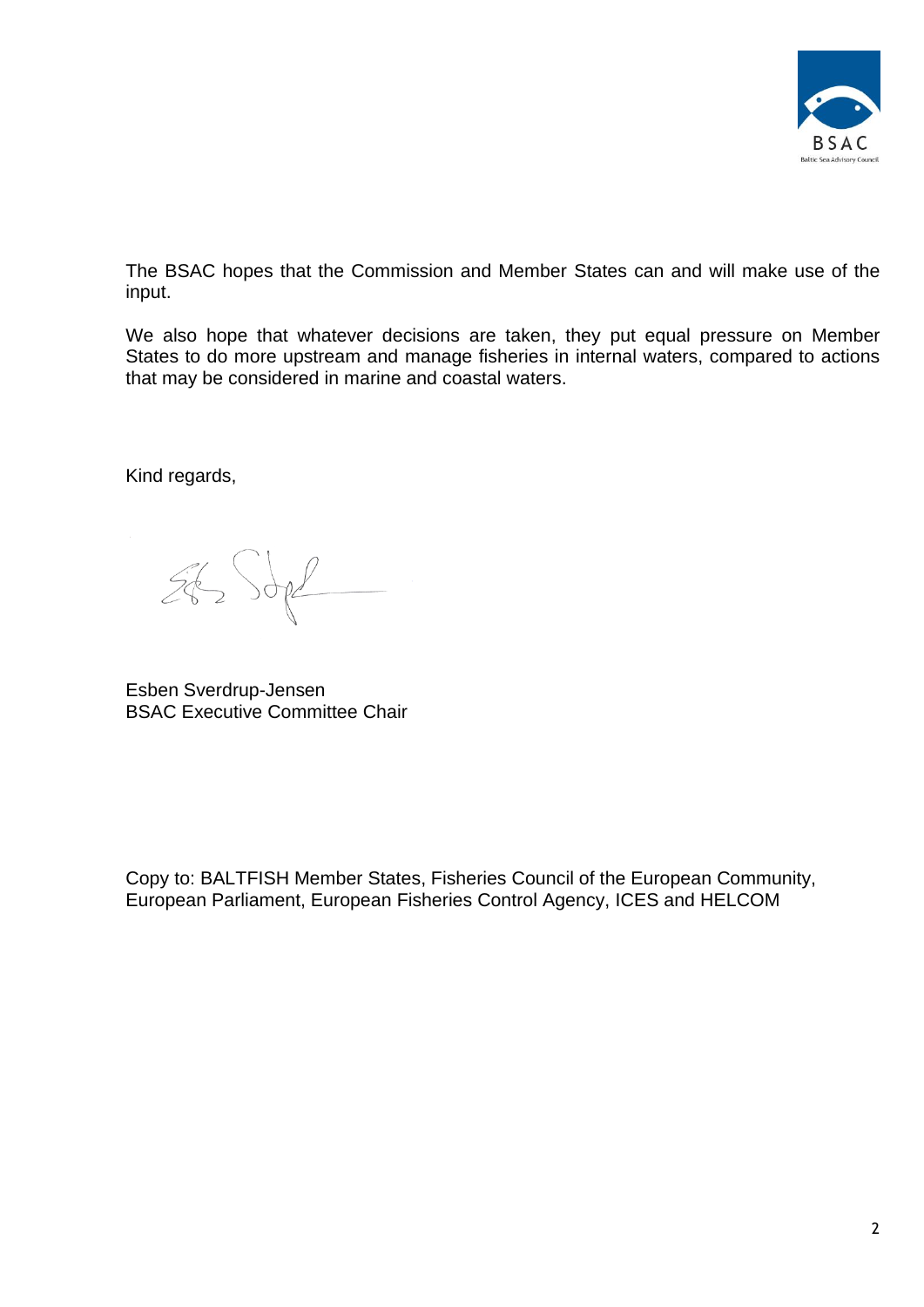

# **BSAC recommendations on management measures for eel**

**The recommendations outline concrete proposals for improving the situation fromthe regional view of the Baltic.** Although European eel is a pan-European stock, the BSAC is delivering a reply from the Baltic.

### **Earlier BSAC documents are sent as annexes to this consultation.<sup>2</sup>**

## **It highlights the BSAC statement of 9th December 2021.<sup>3</sup>**

The recommendation was adopted by the BSAC Executive Committee in written procedure on Wednesday 4<sup>th</sup> May 2022.

## **Opening statement by the BSAC**

The BSAC is in consensus that the eel stock is in a serious state and that further measures must be taken.

The BSAC acknowledges that eel management is a complex issue which goes far beyond commercial and recreational fisheries.

The BSAC is unanimous in calling for stronger focus and a faster pace in implementing national measures with respect to anthropogenic, non-fisheries-related sources of mortality.

<sup>2</sup> Find all the BSAC advice on eel from 2017:

[http://www.bsac.dk/getattachment/BSAC-Resources/BSAC-Statements-and-recommendations/BSAC-proposals-for](http://www.bsac.dk/getattachment/BSAC-Resources/BSAC-Statements-and-recommendations/BSAC-proposals-for-possible-ways-forward-to-improv/BSACrepytoeelFINAL1092017CORR050917.pdf.aspx?lang=en-GB)[possible-ways-forward-to-improv/BSACrepytoeelFINAL1092017CORR050917.pdf.aspx?lang=en-GB](http://www.bsac.dk/getattachment/BSAC-Resources/BSAC-Statements-and-recommendations/BSAC-proposals-for-possible-ways-forward-to-improv/BSACrepytoeelFINAL1092017CORR050917.pdf.aspx?lang=en-GB)

BSAC advice on eel from 2018:

<http://www.bsac.dk/BSAC-Resources/BSAC-Statements-and-recommendations/BSAC-replies-recovery-of-eel>

The BSAC statement on eel from December 2021: [http://www.bsac.dk/getattachment/BSAC-Resources/BSAC-Statements-and-recommendations/BSAC-statement-on](http://www.bsac.dk/getattachment/BSAC-Resources/BSAC-Statements-and-recommendations/BSAC-statement-on-eel/BSACstatementeel21_22_29-(1).pdf.aspx?lang=en-GB)[eel/BSACstatementeel21\\_22\\_29-\(1\).pdf.aspx?lang=en-GB](http://www.bsac.dk/getattachment/BSAC-Resources/BSAC-Statements-and-recommendations/BSAC-statement-on-eel/BSACstatementeel21_22_29-(1).pdf.aspx?lang=en-GB)

<sup>&</sup>lt;sup>3</sup> http://www.bsac.dk/BSAC-Resources/<u>BSAC-Statements-and-recommendations/BSAC-statement-on-eel</u>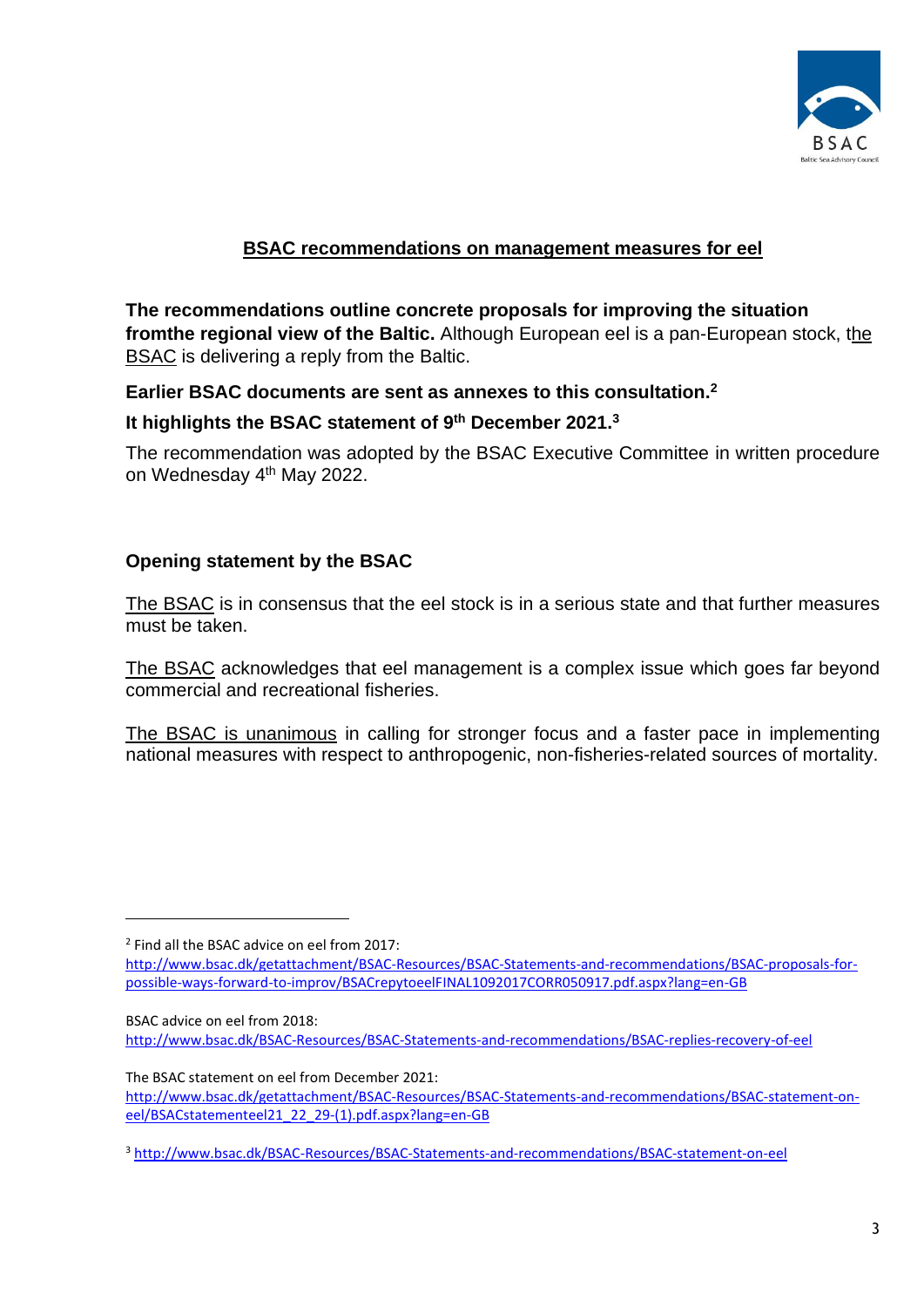

The Council Regulation establishing measures for the recovery of the stock of European eel (Eel Regulation) has been in force since 2007 (EC 2007/1100).<sup>4</sup> Council Regulation (EU) 2022/109 set fishing opportunities for certain fish stocks and groups of fish stocks applicable in Union waters and for Union fishing vessels in certain non-Union waters, including measures for eel (Article13), for 2022. <sup>5</sup> However, a quick fix in helping the recovery of eel is not possible. The eel has a generation cycle of around 15 years, which is also highlighted in the Commission's external evaluation, concluded in June 2019.<sup>6</sup>

The BSAC regrets that the Eel Regulation has not yet been fully implemented. The Commission's evaluation of the Eel Regulation concluded that national implementation has been slow and patchy, and needs considerable improvement, especially when addressing non-fisheries related anthropogenic mortality.<sup>7</sup> <sup>8</sup>

The BSAC calls on Baltic Member States to give an update on their national eel management plans, including actions to protect the eel throughout its lifecycle, as well as efforts made and put into place to address factors that cause anthropogenic mortality.

The BSAC asks the European Commission to take action against those Member States which are not fully implementing the Eel Regulation.

The BSAC considers that all anthropogenic threats to the European eel need to be addressed with urgency; not just fishing mortality, but also other sources of mortality such as migration barriers, pollution and pathogens.

<sup>5</sup> [https://eur-lex.europa.eu/legal-](https://eur-lex.europa.eu/legal-content/EN/TXT/?uri=uriserv%3AOJ.L_.2022.021.01.0001.01.ENG&toc=OJ%3AL%3A2022%3A021%3ATOC)

[content/EN/TXT/?uri=uriserv%3AOJ.L\\_.2022.021.01.0001.01.ENG&toc=OJ%3AL%3A2022%3A021%3ATOC](https://eur-lex.europa.eu/legal-content/EN/TXT/?uri=uriserv%3AOJ.L_.2022.021.01.0001.01.ENG&toc=OJ%3AL%3A2022%3A021%3ATOC)

 $6$  The report was published 2020-03-05. Official citation from the website is:

European Commission, Directorate-General for Maritime Affairs and Fisheries, MacNab, S., Luchetta, G., Nimmo, F. (2020). Evaluation of the Eel Regulation: final report, Publications Office <https://data.europa.eu/doi/10.2771/679816>

<sup>4</sup> <https://eur-lex.europa.eu/legal-content/EN/TXT/?uri=celex%3A32007R1100>

<sup>&</sup>lt;sup>7</sup> See the Executive Summary of the Evaluation report, pp. 14 - 20.

<sup>&</sup>lt;sup>8</sup> The Association of Fisheries Protection draws attention to a report from Danish Technical University, Freshwater Fisheries and Ecology, Pedersen and Rasmussen, Fisheries Regulation non-European eel (Anguilla Anguilla) for 2018: how big is the effect? According to the report, data suggests that fisheries exploitation of adult eels in the marine areas has relatively little effect on the biomass of silver eel that potentially can escape to the spawning grounds in the Sargasso Sea. Other anthropogenic mortality and predation may be far more important than landings of all life stages and account for 49% of the total loss.

[https://www.alliedacademies.org/articles/fisheriesregulation-on-european-eel-anguilla-anguilla-for-2018-how-big-is](https://www.alliedacademies.org/articles/fisheriesregulation-on-european-eel-anguilla-anguilla-for-2018-how-big-is-the-effect-10468.html)[the-effect-10468.html](https://www.alliedacademies.org/articles/fisheriesregulation-on-european-eel-anguilla-anguilla-for-2018-how-big-is-the-effect-10468.html)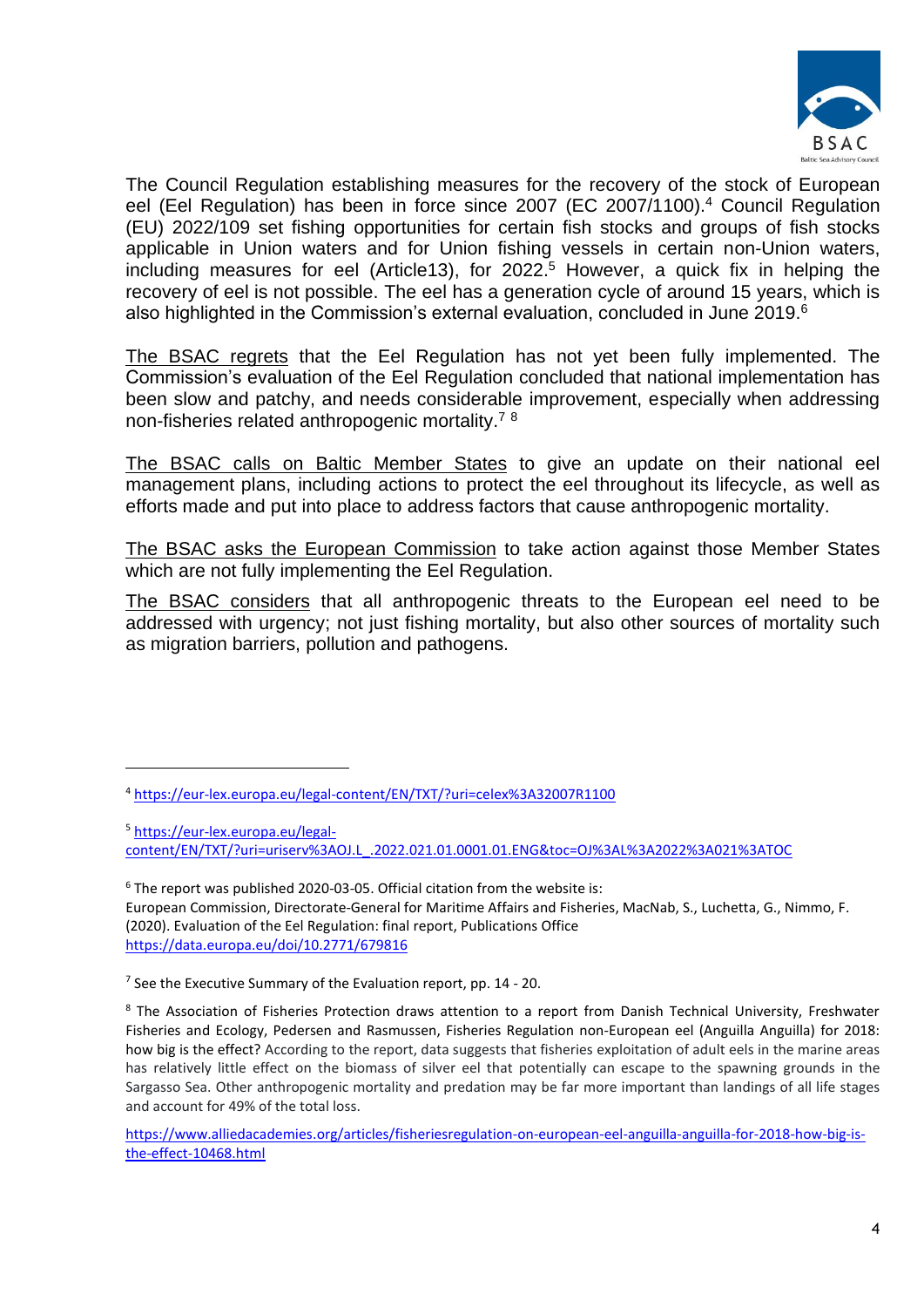

A minority<sup>9</sup> supports the ICES advice and proposes that there should be no catches of eel in any habitat for at least one average eel lifecycle, during which the effects of a fishing closure can be evaluated.

The BSAC does take note that over the past 10 years, ICES has been calling for all human impacts to be reduced as much as possible.

The BSAC is encouraged by the fact that ICES is working on expanding its ecosystem based advice, and this can incorporate other factors that affect the mortality of eel.

### **Recommendations for both commercial and recreational fisheries in marine waters**

The BSAC is not in agreement on the ICES advice of zero catches in EU waters.

The majority rejects the ICES advice of zero catches and points out that the eel fishery is a centuries-old living cultural heritage.

The BSAC recognises that some fisheries related measures have already made a considerable and positive contribution to the protection and recovery of the eel stock through various protection and stocking measures. A total commercial and recreational fishing ban is not proportionate, and this should also be seen in an EU context.

A minority<sup>10</sup> does not agree with the statement rejecting the ICES advice, nor with the reference to cultural eel heritage being a reason to ignore the scientific advice and continue fishing. They do, however, agree that ICES could show more clearly non-fisheries related mortalities and the drivers behind those.

The BSAC is also of the opinion that the advice of zero catches in all habitats sends the wrong signal to those who are behind the high anthropogenic mortality e.g. hydropower plants and water constructions. There needs to be proportionality in terms of the measures proposed and adopted<sup>11</sup>.

If all kinds of eel fishing were stopped, it would cost jobs in coastal regions<sup>12</sup>.

<sup>9</sup> WWF, Coalition Clean Baltic, European Anglers Alliance and Fisheries Secretariat are of the opinion that in light of the latest ICES advice, the current targeted fishery cannot continue.

<sup>10</sup> WWF, Coalition Clean Baltic, European Anglers Alliance, Fisheries Secretariat

<sup>&</sup>lt;sup>11</sup> The Fisheries Secretariat and Coalition Clean Baltic cannot accept this statement.

<sup>&</sup>lt;sup>12</sup> WWF, Coalition Clean Baltic, European Anglers Alliance and Fisheries Secretariat recognise that if all kinds of eel fishing were stopped, it will mean loss of jobs. Measures would need to be taken to mitigate this, through diversification, other roles for fishers in monitoring and habitat restoration, continued trap-and-transport, as well as compensation. The European Anglers Alliance believes that fishing should only be allowed for recovery purposes (e.g. tagging, monitoring and re-stocking).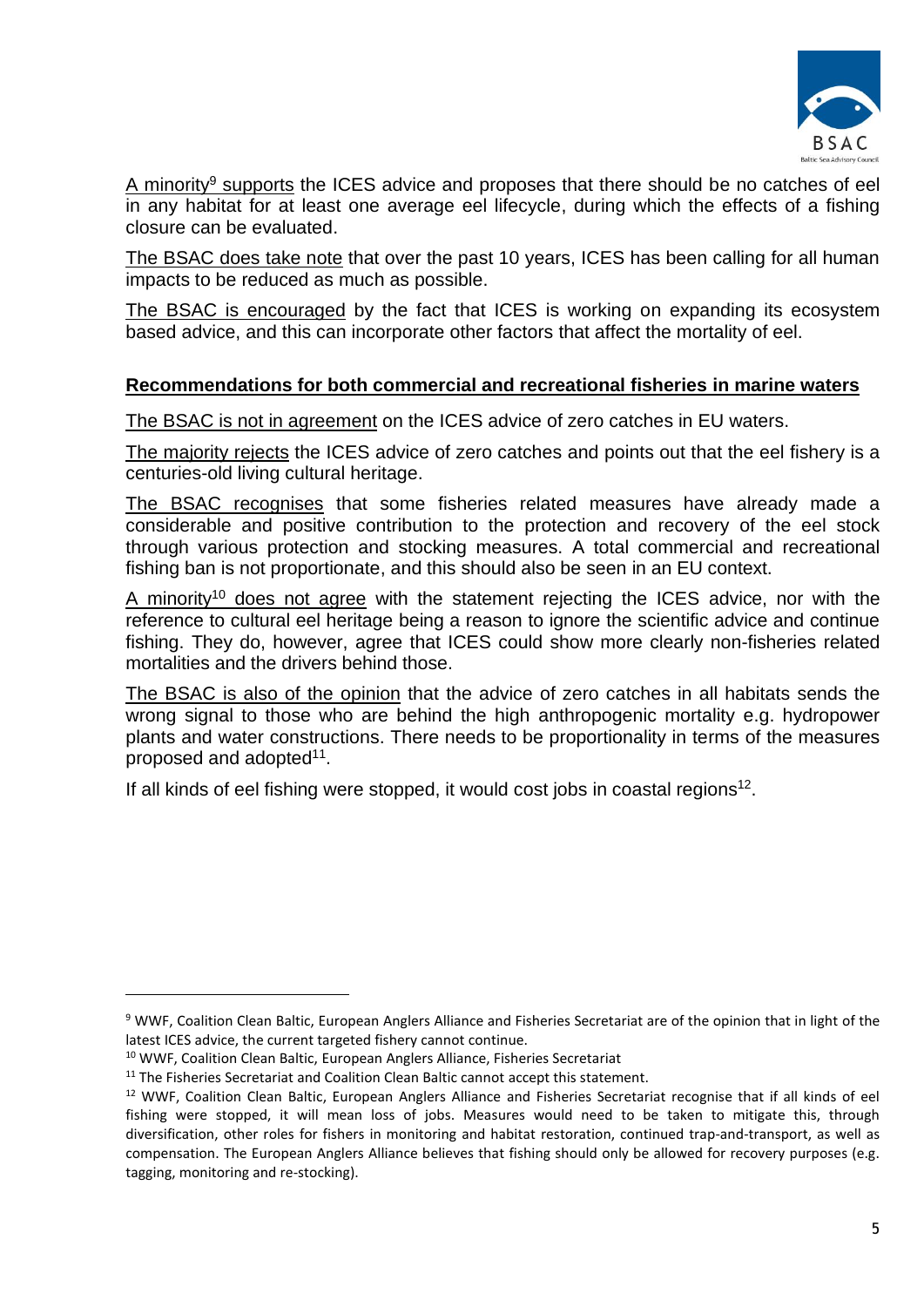

A total ban on eel fishing will have a major impact on the market by eliminating all eel products (Hanel et al.,  $2019)^{13}$ . Eel is a part of the traditional food and culture in many regions (Tsukamoto and Huroki, 2014) <sup>14</sup>, and it has high value for recreational fisheries (see example from Germany in Dorow et al., 2010<sup>15</sup>) and is of importance for marine communities that survive on the sale of smoked eel to visitors.

There are also concerns that with the absence of a responsible sector, which can be the eyes and ears of activities related to eel, the EU will lose its effective control over the illegal eel trade.<sup>16</sup>

The BSAC takes note that at the EBM Working Group meeting on 2<sup>nd</sup> March 2022, ACOM Vice-Chair Henn Ojaveer concurred with the observation that it is not a change in the ICES scientific assessment of the status of eel that has led to the change in the wording of the advice. He explained that this was in order to be clear and consistent with the wording for other stocks. ICES has not done a scientific evaluation of the national management plans, so bases its advice on the precautionary principle. This implies that for stocks believed to be smaller than the limit reference point (or likely candidates for such points), the advice is zero catch or a catch that is expected to bring the stock above the reference point in a single year.

The BSAC also notes that the Joint EIFAAC/ICES/GFCM Working Group on eels (WGEEL)<sup>17</sup> concludes in its report that: "Time-series from 1980 to 2021 show that recruitment has stopped decreasing in 2011, but the trend thereafter is rather unclear."

Concluding that the eel stock has not declined since the introduction of the Eel Regulation and the implementation of national management plans, and that the zero catch advice is a matter of wording and not an actual expression of increased concern for the stock, the BSAC welcomes proposals that contribute to the further recovery of eel, whilst allowing for the fishery to continue.

<sup>17</sup> https://ices-

<sup>13</sup> [https://www.europarl.europa.eu/RegData/etudes/STUD/2019/629189/IPOL\\_STU\(2019\)629189\\_EN.pdf](https://www.europarl.europa.eu/RegData/etudes/STUD/2019/629189/IPOL_STU(2019)629189_EN.pdf)

<sup>&</sup>lt;sup>14</sup> Tsukamoto & Huroki (2014). Eels and Humans, Humanity and the Sea. [https://link.springer.com/book/10.1007/978-](https://link.springer.com/book/10.1007/978-4-431-54529-3) [4-431-54529-3](https://link.springer.com/book/10.1007/978-4-431-54529-3)

<sup>15</sup> [Winners and losers of conservation policies for European eel, Anguilla anguilla: An economic welfare analysis for](https://www.researchgate.net/publication/227644930_Winners_and_losers_of_conservation_policies_for_European_eel_Anguilla_anguilla_An_economic_welfare_analysis_for_differently_specialised_eel_anglers)  [differently specialised eel anglers | Request PDF \(researchgate.net\)](https://www.researchgate.net/publication/227644930_Winners_and_losers_of_conservation_policies_for_European_eel_Anguilla_anguilla_An_economic_welfare_analysis_for_differently_specialised_eel_anglers)

<sup>&</sup>lt;sup>16</sup> WWF, Coalition Clean Baltic and Fisheries Secretariat do not support this: in fact, if eel fishing is closed, controls would be simpler since all sold eel would then be illegal.

library.figshare.com/articles/report/Joint\_EIFAAC\_ICES\_GFCM\_Working\_Group\_on\_Eels\_WGEEL\_and\_Country\_Report s 2020 2021/18620876, page iv Joint EIFAAC/ICES/GFCM Working Group on Eels (WGEEL), and Country Reports 2020–[2021 \(figshare.com\)](https://ices-library.figshare.com/articles/report/Joint_EIFAAC_ICES_GFCM_Working_Group_on_Eels_WGEEL_and_Country_Reports_2020_2021/18620876)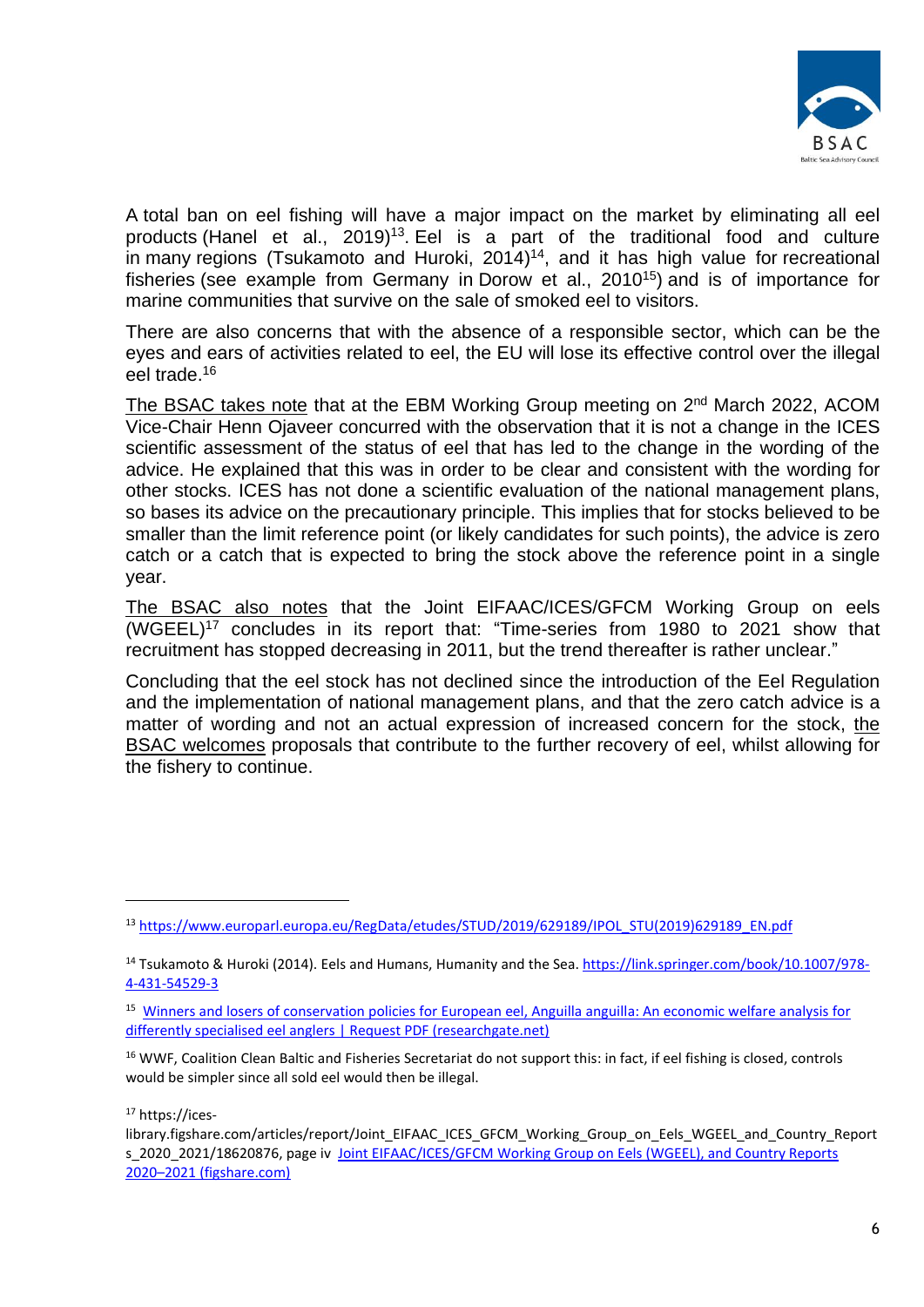

The BSAC takes note that the eel recruitment indices declined strongly from 1980 to about 2010, and have remained at a low level since. Statistical analyses of the time-series from 1980 to 2019 show a change in 2011 in the trend of glass eel recruitment indices. Recruitment stopped decreasing and has been increasing from 2011–2019 at a rate that differs significantly from zero. The highest value observed during 2011 to 2019 occurred in 2014<sup>18</sup> .

A minority<sup>19</sup> points to the fact that the latest ICES advice notes 2020 and 2021 as among the lowest of the index and it has dropped from 1.8% in 2018 to 0.6% (provisional data) in 2021.

The BSAC acknowledges that according to available data, fishing effort has decreased significantly in most Baltic Member States since the Regulation entered into force. The evaluation of the Eel Regulation suggests that effort has declined in Sweden (by over 90%), Denmark (by almost 50%) and Germany (by 25%). However, effort appears to have increased to 180% of the 2012 level in Poland. Wild eel fisheries landings varied between 8.000 and 10.000 tonnes until the early 1990's, when they declined to current levels of around 2.500 tonnes since 2010 onwards, where they are now largely stable.<sup>20</sup>

A minority<sup>21</sup> calls for special protection measures to be taken in the Belts and the Sound, in order to protect the spawning migration from the wider Baltic region. These could be implemented through the Technical Measures Regulation. They propose an evaluation of whether the minimum conservation reference<sup>22</sup> size is an effective measure for eel. They propose to compensate fishers to continue fishing as part of data collection.

Small scale fishery representatives<sup>23</sup> suggest alternative management measures that can reduce the impact of fisheries during the eel migration period. These can include increasing the minimum landing size for eel and introducing a maximum landing size. This measure would permit the small eels to be released and the largest eels to reach the spawning grounds. Another measure is to re-address the modified three-month closure, which in the 2022 TAC Regulation has been placed at peak migration, with a view to adjusting it.

The BSAC draws attention to data needs. There is an urgent need to implement the legislation that requires the collection and provision of data $24$ . Landing data is needed. There is also a need for a better understanding of the migrations of glass eel and silver eel.

<sup>18</sup> ICES Advice 2019 – ele.2737.nea – <https://doi.org/10.17895/ices.advice.4825>

<sup>&</sup>lt;sup>19</sup> WWF, Coalition Clean Baltic, European Anglers Alliance, Fisheries Secretariat

<sup>&</sup>lt;sup>20</sup> SWD(2020) 35 final; Commission staff working document, Evaluation of Council Regulation (EC) No 1100/2007 of 18 September 2007 establishing measures for the recovery of the stock of European eel Brussels, 17.02.2020

<sup>&</sup>lt;sup>21</sup> WWF, Coalition Clean Baltic, and Fisheries Secretariat are of the opinion that in light of the latest ICES advice, the current targeted fishery cannot continue.

<sup>&</sup>lt;sup>22</sup> See Annex VIII, part A of Regulation 2019/1241.

<sup>&</sup>lt;sup>23</sup> Denmark Association for Low Impact Coastal Fishery PO, Danish Fishermen PO and the Association of Fisheries **Protection** 

<sup>&</sup>lt;sup>24</sup> Data Collection Framework, 2017/1004 EUR-Lex - 32017R1004 - EN - [EUR-Lex \(europa.eu\)](https://eur-lex.europa.eu/legal-content/EN/TXT/?uri=CELEX%3A32017R1004)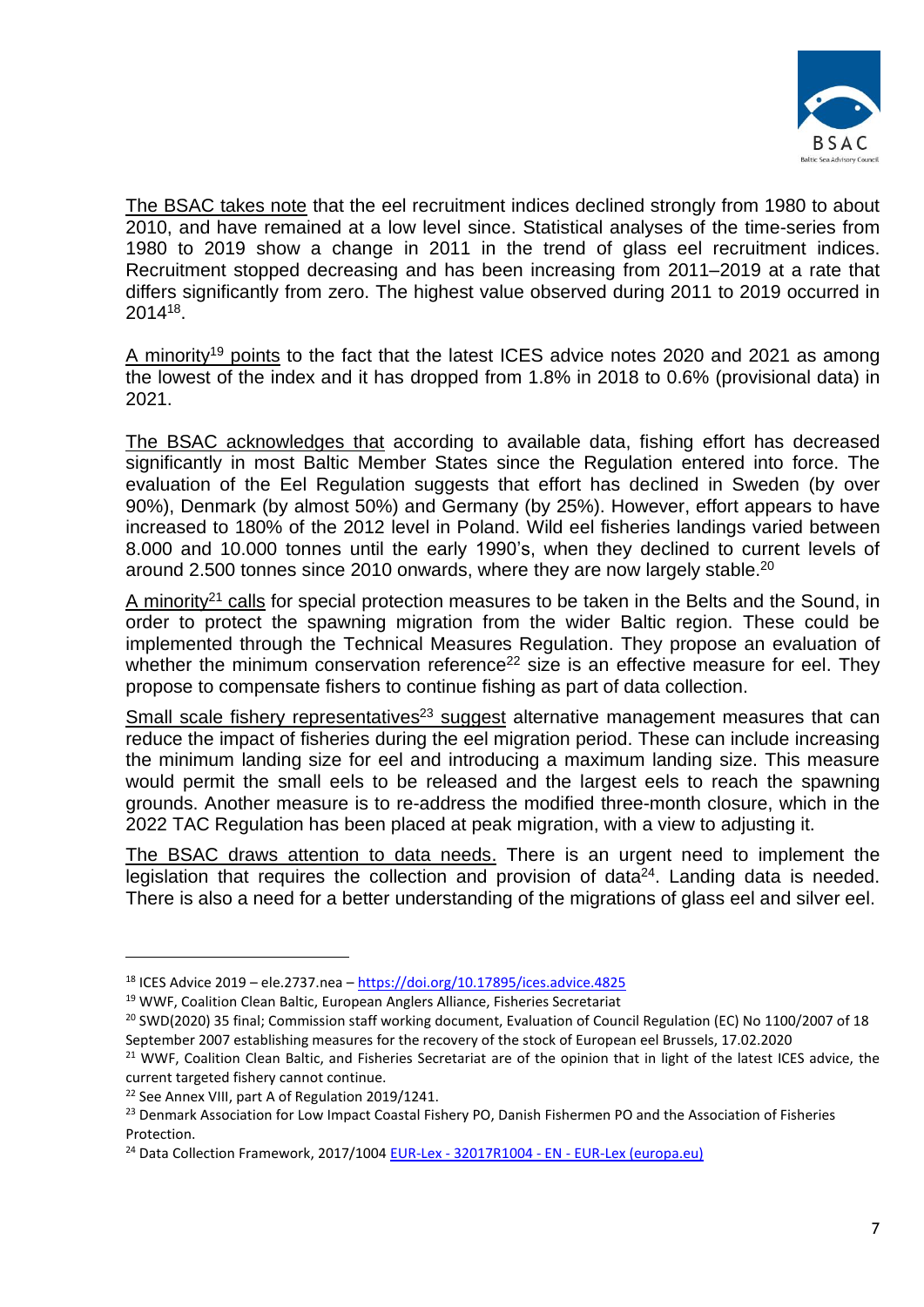

The BSAC calls for measures against IUU fishing for eel to be prioritised. The illegal fishery and subsequent illegal export of eel to Asia is widespread and totally unacceptable. More and serious efforts should be made to make sure that the law is complied with and that sufficient resources are allocated.

Control and inspection must increase by means of targeted and joint measures between the European Fisheries Control Agency (EFCA) and all Member States, as well as elsewhere.

The BSAC calls on Member States and EFCA to provide an update with respect to control and enforcement <sup>25</sup>

The BSAC underlines that the EU ban on all eel exports to countries outside the EU should remain. This ban has been in force since 2010<sup>26</sup>. This ban needs to be combined with further efforts to control it effectively.

The BSAC calls for improvements in the EU-wide traceability systems, including postlanding documentation scheme. The development over time of electronic "from net to plate" traceability systems will support verification of the legality of eel batches along the supply chain.

The BSAC calls for a mandatory catch documentation system in both commercial and recreational fisheries, such as tagging systems.

The BSAC calls for the implementation of a European management plan for cormorants. Predation from cormorants (as well as herons) has increased considerably over the last decades and could have a significant impact. A minority does not support this $^{27}$ .

### **Recommendations for inland waters and necessary measures for stock recovery**

The BSAC finds that there is an imbalance between the measures applied to the fishery in the marine environment and the anthropogenic mortality in inland waters. There is an urgent need to strengthen measures which focus on freshwater eel mortality.

A minority<sup>28</sup> underlines that most of the freshwater mortality is due to the fact that eel for restocking continue to be released above barriers and hydropower stations, and that this practice cannot be considered a conservation measure contributing to eel recovery, and must stop.

<sup>&</sup>lt;sup>25</sup> This was already raised by the BSAC at its Executive Committee meeting with EFCA on  $6<sup>th</sup>$  May 2021: <http://www.bsac.dk/Meetings/BSAC-meetings/Executive-Committee-meeting-with-EFCA>

<sup>&</sup>lt;sup>26</sup> [https://circabc.europa.eu/sd/a/49ab3fc9-646b-4b35-ac42-f0333479ce24/54\\_summary\\_srg.pdf](https://circabc.europa.eu/sd/a/49ab3fc9-646b-4b35-ac42-f0333479ce24/54_summary_srg.pdf)

<sup>27</sup> WWF, Fisheries Secretariat, Coalition Clean Baltic

<sup>28</sup> WWF, Fisheries Secretariat, Coalition Clean Baltic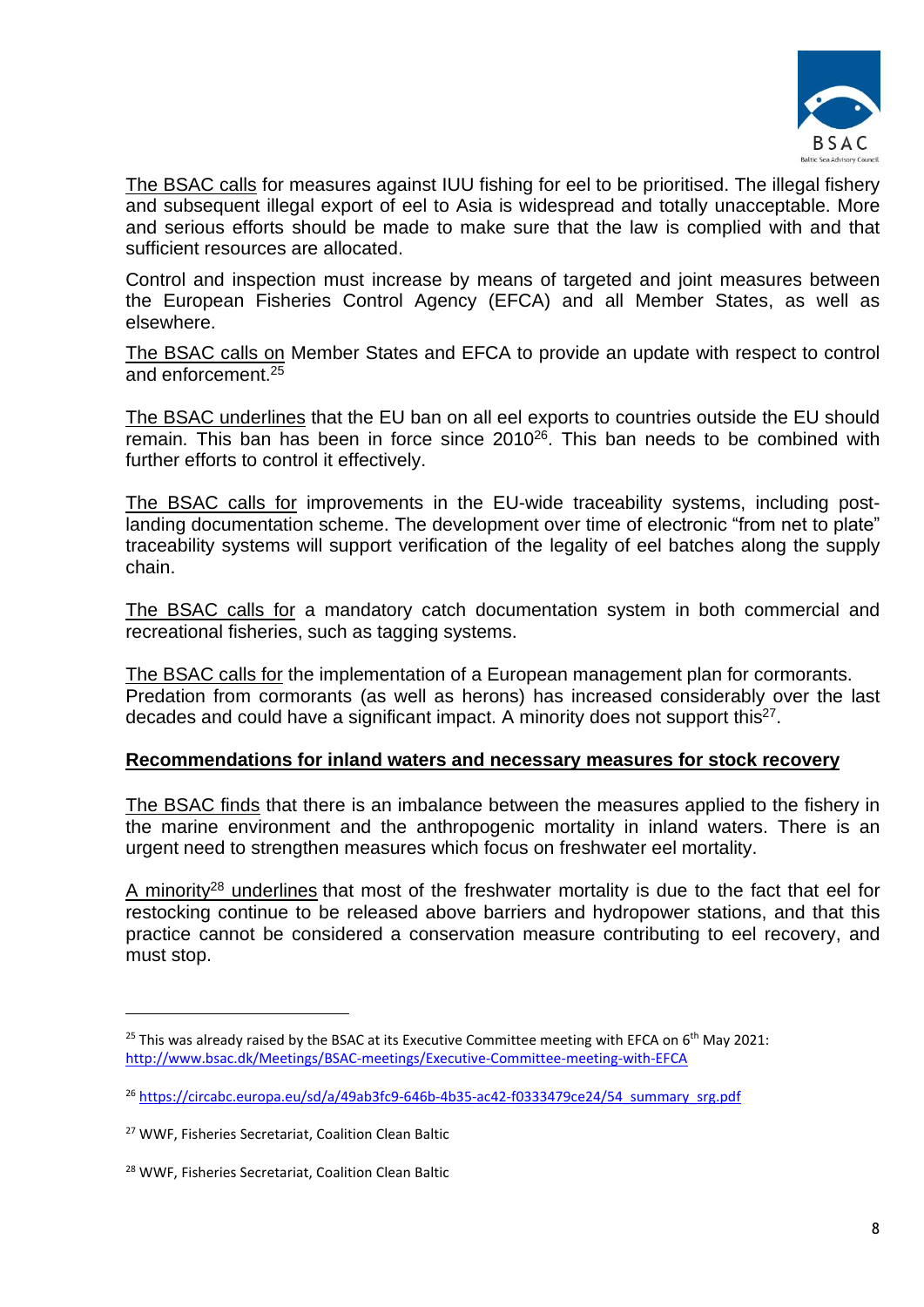

The BSAC underlines that man-made non-fishery-related anthropogenic sources of mortality must be given top priority. The ICES advice that other anthropogenic mortalities should be minimised and eliminated where possible needs to be taken seriously in order to reduce the overall mortality of eel. This means in particular addressing barriers to both upstream and downstream migration, such as hydropower plants and pumping stations, channel deepening in rivers and pumped storage plants, as well as pollution.

Migration barriers and efforts to tackle river continuity must be addressed with more urgency. The BSAC underlines that dam owners and hydropower companies have a strict responsibility here. There is a range of demonstrated and proven measures that can be applied in order to reduce eel mortality, especially for downstream passages at dams. Those passages already in place must be maintained and kept clear of rubbish and debris. Hydropower companies should be required to report to Member States on methods used to aid eel migration and report on observed eel mortality at each individual power plant.

Trap and transportation schemes are an effective measure to increase the survivability of incoming glass eel and are also an effective measure for silver eel escapement. Hydropower plant and dam owners should be compensating fishers for the costs of trap and transportation schemes.

If possible, less expensive measures to enable safe passage of eels through hydropower stations and dams should be implemented, based on evaluation of best practices<sup>29</sup>.

The BSAC calls on Member States to give full priority to improving the ecological status or potential of waterbodies and to address the problems of eel migration.<sup>30</sup>

The BSAC highlights the updated HELCOM Baltic Sea Action Plan, which includes two actions concerning eel.<sup>31</sup>

<sup>&</sup>lt;sup>29</sup> Durif et al 2021, [http://www.bsac.dk/getattachment/Meetings/BSAC-meetings/BSAC-Ecosystem-Based-WG/Durif-et](http://www.bsac.dk/getattachment/Meetings/BSAC-meetings/BSAC-Ecosystem-Based-WG/Durif-et-al-2021-A-unifying-hypothesis-for-the-spawning-migrations-of-temperate-anguillid-eels.pdf.aspx?lang=en-GB)[al-2021-A-unifying-hypothesis-for-the-spawning-migrations-of-temperate-anguillid-eels.pdf.aspx?lang=en-GB](http://www.bsac.dk/getattachment/Meetings/BSAC-meetings/BSAC-Ecosystem-Based-WG/Durif-et-al-2021-A-unifying-hypothesis-for-the-spawning-migrations-of-temperate-anguillid-eels.pdf.aspx?lang=en-GB)

Tamario et al 2019 [http://www.bsac.dk/getattachment/Meetings/BSAC-meetings/BSAC-Ecosystem-Based-](http://www.bsac.dk/getattachment/Meetings/BSAC-meetings/BSAC-Ecosystem-Based-WG/Tamario-et-al-2019.pdf.aspx?lang=en-GB)[WG/Tamario-et-al-2019.pdf.aspx?lang=en-GB](http://www.bsac.dk/getattachment/Meetings/BSAC-meetings/BSAC-Ecosystem-Based-WG/Tamario-et-al-2019.pdf.aspx?lang=en-GB)

Watz et al 2019[, http://www.bsac.dk/getattachment/Meetings/BSAC-meetings/BSAC-Ecosystem-Based-](http://www.bsac.dk/getattachment/Meetings/BSAC-meetings/BSAC-Ecosystem-Based-WG/Watz_et_al-2019-Animal_Conservation-1-1.pdf.aspx?lang=en-GB)[WG/Watz\\_et\\_al-2019-Animal\\_Conservation-1-1.pdf.aspx?lang=en-GB](http://www.bsac.dk/getattachment/Meetings/BSAC-meetings/BSAC-Ecosystem-Based-WG/Watz_et_al-2019-Animal_Conservation-1-1.pdf.aspx?lang=en-GB)

Westlin 2003 [http://www.bsac.dk/getattachment/Meetings/BSAC-meetings/BSAC-Ecosystem-Based-WG/Westin-](http://www.bsac.dk/getattachment/Meetings/BSAC-meetings/BSAC-Ecosystem-Based-WG/Westin-2003.pdf.aspx?lang=en-GB)[2003.pdf.aspx?lang=en-GB](http://www.bsac.dk/getattachment/Meetings/BSAC-meetings/BSAC-Ecosystem-Based-WG/Westin-2003.pdf.aspx?lang=en-GB)

<sup>&</sup>lt;sup>30</sup> Member States are required to improve the ecological status or potential of waterbodies under the Water Framework Directive 2000/60/EC [https://eur-lex.europa.eu/resource.html?uri=cellar:5c835afb-2ec6-4577-bdf8-](https://eur-lex.europa.eu/resource.html?uri=cellar:5c835afb-2ec6-4577-bdf8-756d3d694eeb.0004.02/DOC_1&format=PDF) [756d3d694eeb.0004.02/DOC\\_1&format=PDF](https://eur-lex.europa.eu/resource.html?uri=cellar:5c835afb-2ec6-4577-bdf8-756d3d694eeb.0004.02/DOC_1&format=PDF)

The European Commission has produced guidance on barrier removal for river restoration [https://ec.europa.eu/environment/publications/guidance-barrier-removal-river-restoration\\_en](https://ec.europa.eu/environment/publications/guidance-barrier-removal-river-restoration_en)

<sup>&</sup>lt;sup>31</sup> HELCOM BSAP Actions B16 and B17

<https://helcom.fi/media/publications/BSAP-full-publication-v21-220405.pdf>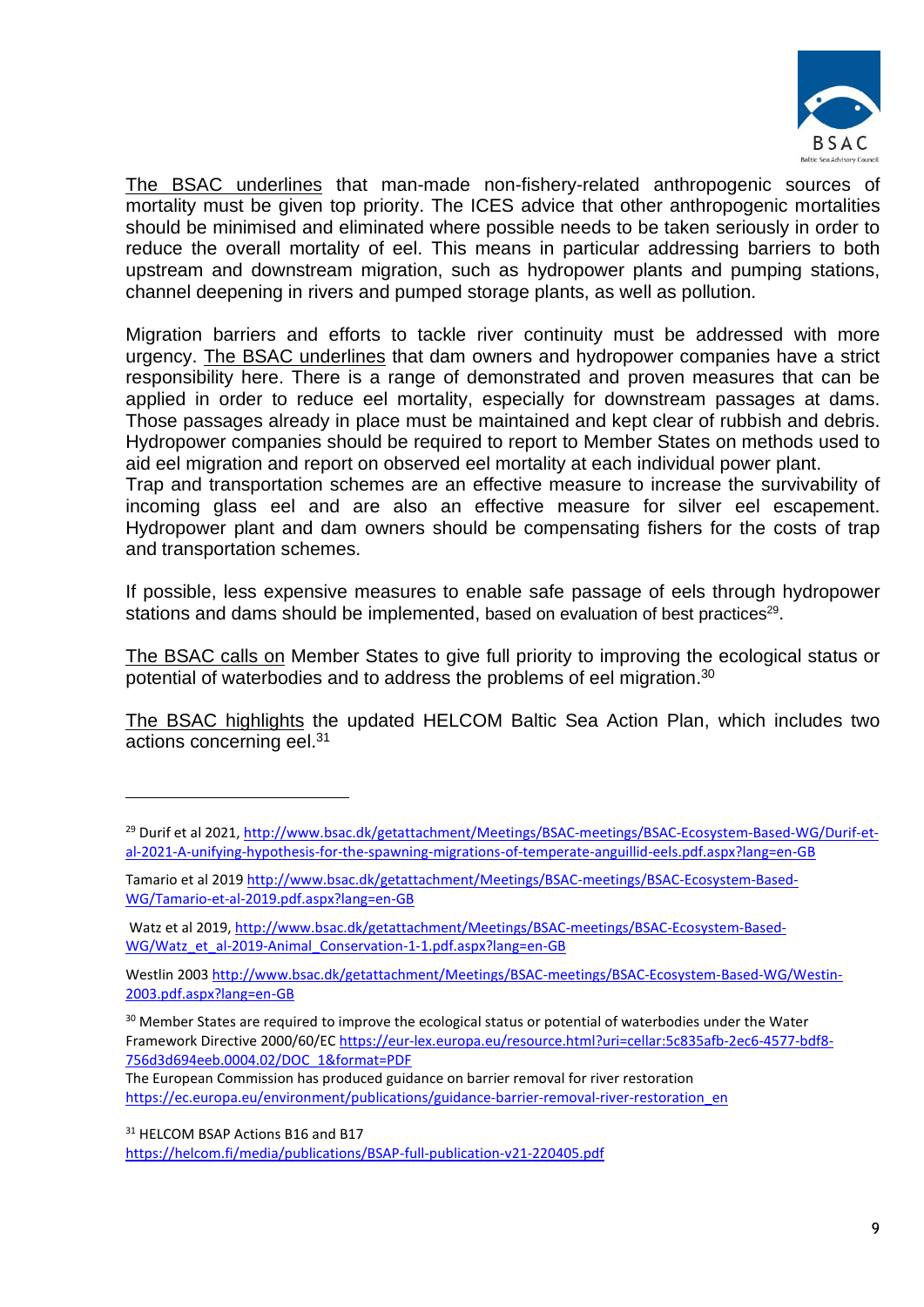

The BSAC proposes that Member States establish a concrete five-year plan on how to address the most important water bodies, with a set target of 90% survival of eel and other migrating fish escaping to the sea $32$ .

The BSAC asks the European Commission to include monitoring and inspection of the man-made non-fishery-related sources of mortality of eel into the European fisheries control system/relevant EU legislation.

## **Restocking**

The BSAC agrees that if restocking is to be used, restocking efforts must only be allowed in eel safe waters in the Baltic. Restocking above hydropower stations should only be allowed if proven measures such as eel passages are applied, in order to reduce eel mortality during their passage through hydropower installations and dams. However, waters with multiple hydropower stations cannot be considered eel safe, even with mitigation measures.<sup>33</sup>

The BSAC does not agree on a clear definition on what eel safe waters means. In relation to migration barriers, it is clear that a water with a dam without any downstream migration opportunity or "eel taxi" (trap and transportation schemes) can never be considered eel safe.

The BSAC considers restocking as one way of keeping the fishers in business, whilst also having the potential for enhancing stock recovery.

The BSAC takes note that one of the main arguments against restocking is the high mortality during glass eel fisheries. The BSAC draws attention to the fact that a scientific study by Briand et al.<sup>34</sup> assessed the glass eel fishing mortality in pre-Eel Regulation conditions and determined an average mortality of 42%<sup>35</sup>. This high mortality has repeatedly been used as an argument against glass eel fishery for restocking. More recently, Simon et al. (2021)<sup>36</sup> re-assessed the glass eel fishing mortality in post-Eel Regulation conditions and determined a mortality of only 7.4%. This scientific evidence should be considered before any decisions to close down the eel fishery are taken. No clear evidence has been put forward to contradict restocking<sup>37</sup>, <sup>38</sup>.

Ichthyol. 2021;00:1–14. doi: 10.1111/jai.14292

<sup>&</sup>lt;sup>32</sup> Union of German Cutter Fishery and Danish Fishermen PO do not support the statement and do not find this goal feasible.

<sup>&</sup>lt;sup>33</sup> Union of German Cutter Fishery calls for a clear definition of "eel safe waters".

<sup>&</sup>lt;sup>34</sup> Briand et al. (2012) Push net fishing seems to be responsible for injuries and post fishing mortality in glass eel in the Vilaine estuary (France) in 2007. Knowledge and Management of Aquatic Ecosystems (2012) 404, 02, [doi: 10.1051/kmae/2011080](https://doi.org/10.1051/kmae/2011080)

<sup>&</sup>lt;sup>35</sup> The Fisheries Secretariat is of the opinion that there is no evidence that restocking leads to any increased reproduction of eels. It cannot be considered a conservation measure, as intended in the Eel Regulation. <sup>36</sup> Simon et al. (2021) The commercial push net fisheries for glass eels in France and its handling mortality. J Appl

<sup>&</sup>lt;sup>37</sup> Mads Christoffersen et al. Survival and growth of released eel in Karrebæk Fiord DTU Aqua report 345- 2019 (in Danish). See English abstract page 6.